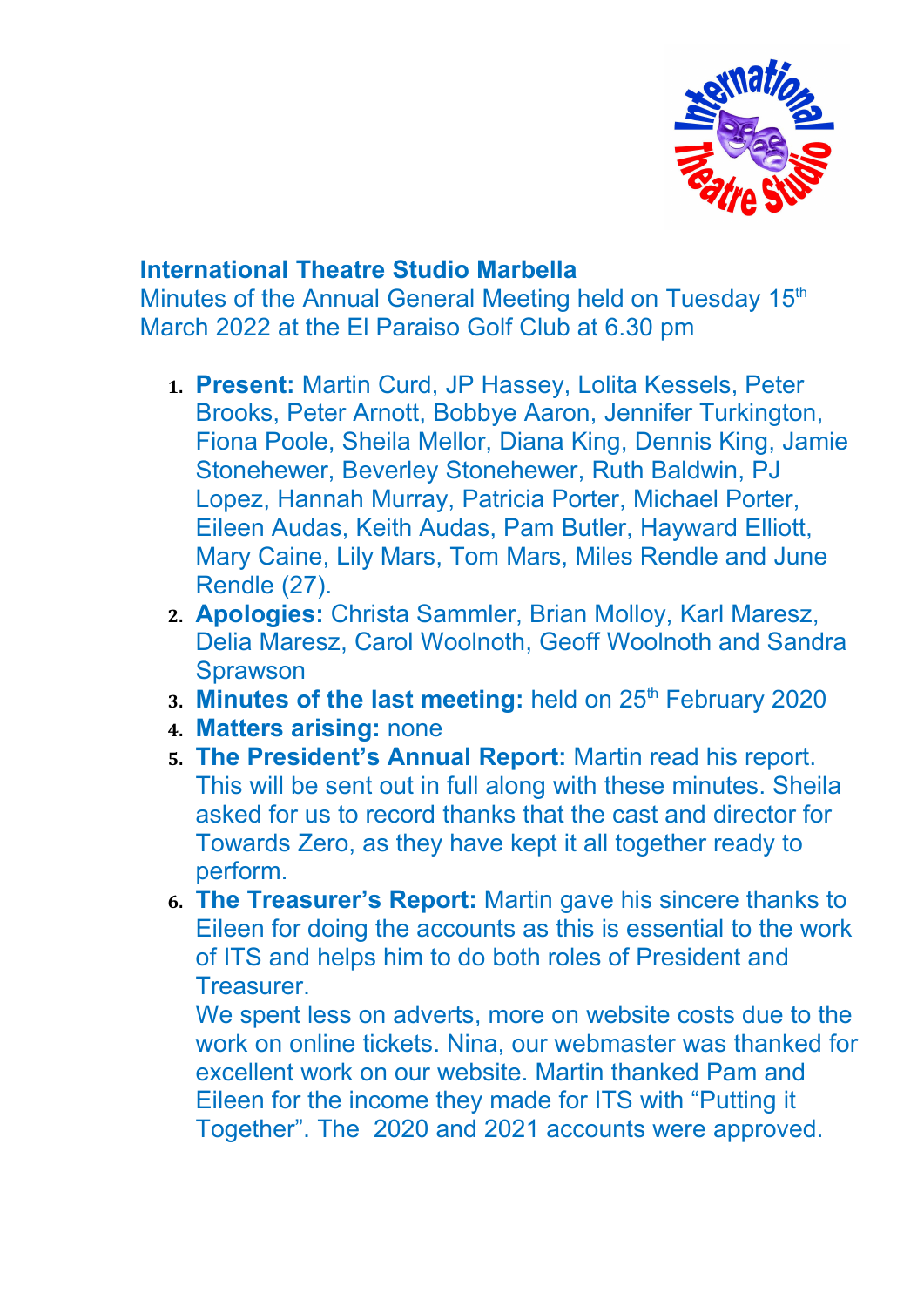- **7. Special Recognition:** we nominated Carol Woolnoth and Sandra Sprawson as honorary members. The details of their nominations are included in the President's report.
- **8. Not standing for re-election:** Jane Cartwright, Carol Woolnoth, Sandra Sprawson, and Pat Kelly all resigned since the last AGM. Thanks were given to them for their service to ITS.
- **9. Election and Re-Election of officers:**

**Re-election of the President:** Martin Curd, proposed by Sheila and seconded by Jamie.

**Ratification of Vice President:** PJ Lopez, proposed by Martin and seconded by Jamie

**Re-election of the Secretary**: Ruth Baldwin, proposed by Peter B and seconded by Jamie.

**Re-election of Treasurer:** Martin Curd, proposed by Miles and seconded by Hannah.

**Ratification of Membership Secretary:** Janet Barnett, proposed by Sheila and seconded by Hannah.

**Election of new Board member**: Fiona Poole, proposed by Peter A and seconded by PJ.

Re-election of officers:

Diana King, proposed by Beverley and seconded by Janet. Peter Brooks, proposed by Bobbye and seconded by Keith. Miles Rendle, proposed by JP and seconded by June. Sheila Mellor, proposed by Jenny and seconded by Janet.

## **10.Any Other Business**

- i) Jamie asked for Ruth to be thanked publicly for her work as secretary.
- ii) PJ reported that Keto Royale Kafe have said that they will do anything for us eg; play readings, meetings etc
- iii) Jenny suggested a series of ten-minute plays called "a short and sweet evening" which allows multiple short excerpts to be enjoyed with lots of people involved.
- iv) Peter asked for a backstage crew for Towards Zero, he needs set building and stage management.